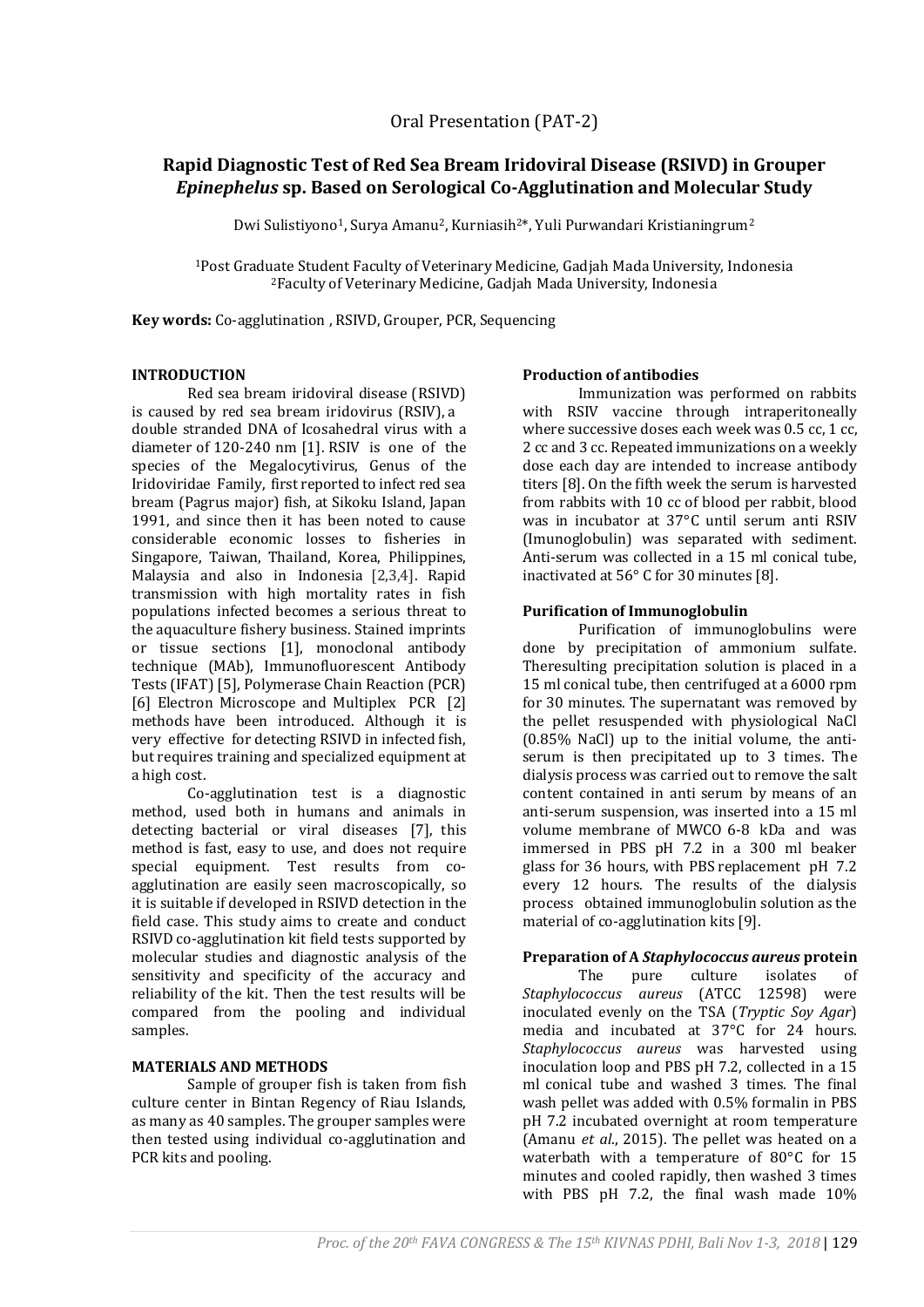*Staphylococcus aureus* suspension in PBS pH 7.2 [9].

### **Binding of Immunoglobulin with Protein A** *Staphylococcus aureus*

The 10% suspension of *Staphylococcus aureus* is added to the same volume as the immunoglobulin immunization result and is incubated overnight in room temperature. This mixture was then centrifuged at 3000 rpm for 10 minutes, the supernatant was discarded, it was resuspended back to the initial volume with PBS pH 7.2 (obtained RSIV co-agglutination kit) [9].

#### **Test procedure**

The pooling sample is a sample of organ mixture of 5 fishes used as 1, while the individual sample is the sample of each fish. The crushed spleen organ is made into a 1: 2 suspension in PBS pH 7.2. Suspension of sample is centrifuged at 8000 rpm for 10 minutes, supernatant is t h e dissolved antigen used as test sample. 50 μl supernatant sample and 50 μl of RSIV coagglutination kit was dropped on an object glass and homogenized by wiggling it. Positive control using vaccine and negative control using PBS pH 7.2. Observations were made after 10 minutes against a contrasting background. Thye result is positive if agglutination or grain-like sand occurs and negative if agglutination does not occur.

# *Polymerase Chain Reaction* **(PCR)**

The positive and negative reaction results in the sample were confirmed by *Polymerase Chain Reaction* (PCR) examination. The primer used was the sequence of RSIV DNA genome, with the forward 1F: '5- CTCAAACACTCTGGCCC-3 and reverse primer 1R: '5- GCACCAACACATCTCCTATC-'3. Target DNA measuring 570 bp [6]. Extraction uses the Dnesy protocol. Amplification was carried out by mixing several reagents from the QIAGEN DNA-kit and the Iridovirus DNA template (sample). The mixture is then introduced to the thermocycler with a denaturation temperature of 94°C for 30 seconds; annealing 57°C for 60 seconds; and extension 72 ° C for 60 seconds. This cycle lasted 30 times. The next positive result will be sent to Standard Fish Quarantine Test Center (BUSKI) for sequencing.

#### **RESULT AND DISCUSION**

The positive result of the test using coagglutination kit is indicated by the presence of aglutinate as shown in Figure 1a and the negative test results of the sample appear homogeneous as shown in Figure 1b, from the test results as many as 40 individual samples obtained 14 positive samples while 26 negative samples, similar results were also demonstrated by tests using PCR. Positive test results on PCR assay were shown with tire emergence at 570 bp as shown in Figures 2 and 3. The test results are tabulated in table 1 below.



Figure 1. Positive results a) and negative result b) testing with co-agglutination kit



Figure 2. Results of PCR test. Sample number 1-5, 13, 14, 17, and 19 were positive



Figure 3. Results of PCR test sample 21 – 40. Sample number 21, 22, 23, 24, 25 were positive.

|  | Table 1. Results of pooling and individual tests |  |  |  |
|--|--------------------------------------------------|--|--|--|
|  |                                                  |  |  |  |

|                | <b>Test result</b>       |                          |                      |                |  |  |
|----------------|--------------------------|--------------------------|----------------------|----------------|--|--|
| No             | Pooling                  |                          | Individual           |                |  |  |
|                | Co-<br>agglutination     | <b>PCR</b>               | Co-<br>agglutination | <b>PCR</b>     |  |  |
| 1              |                          |                          | $\ddot{}$            | $\ddot{}$      |  |  |
| 2              |                          |                          | $\ddot{}$            | $\ddot{}$      |  |  |
| $\overline{3}$ | $\ddot{}$                | $\ddot{}$                | $\ddot{}$            | $\ddot{}$      |  |  |
| $\overline{4}$ |                          |                          | $\ddot{}$            | $\ddot{}$      |  |  |
| 5              |                          |                          | $\ddot{}$            | $\ddot{}$      |  |  |
| 6              |                          |                          |                      |                |  |  |
| 7              |                          |                          | -                    |                |  |  |
| 8              | $\overline{\phantom{0}}$ | $\overline{\phantom{a}}$ | $\overline{a}$       | $\overline{a}$ |  |  |
| 9              |                          |                          |                      |                |  |  |
| 10             |                          |                          |                      |                |  |  |
| 11             |                          |                          |                      |                |  |  |
| 12             |                          |                          | $\overline{a}$       |                |  |  |
| 13             | $\ddot{}$                | $\ddot{}$                | $\ddot{}$            | $\ddot{}$      |  |  |
| 14             |                          |                          | $\overline{a}$       |                |  |  |
| 15             |                          |                          |                      |                |  |  |
| 16             |                          |                          |                      |                |  |  |
| 17             |                          |                          | $\ddot{}$            | $\ddot{}$      |  |  |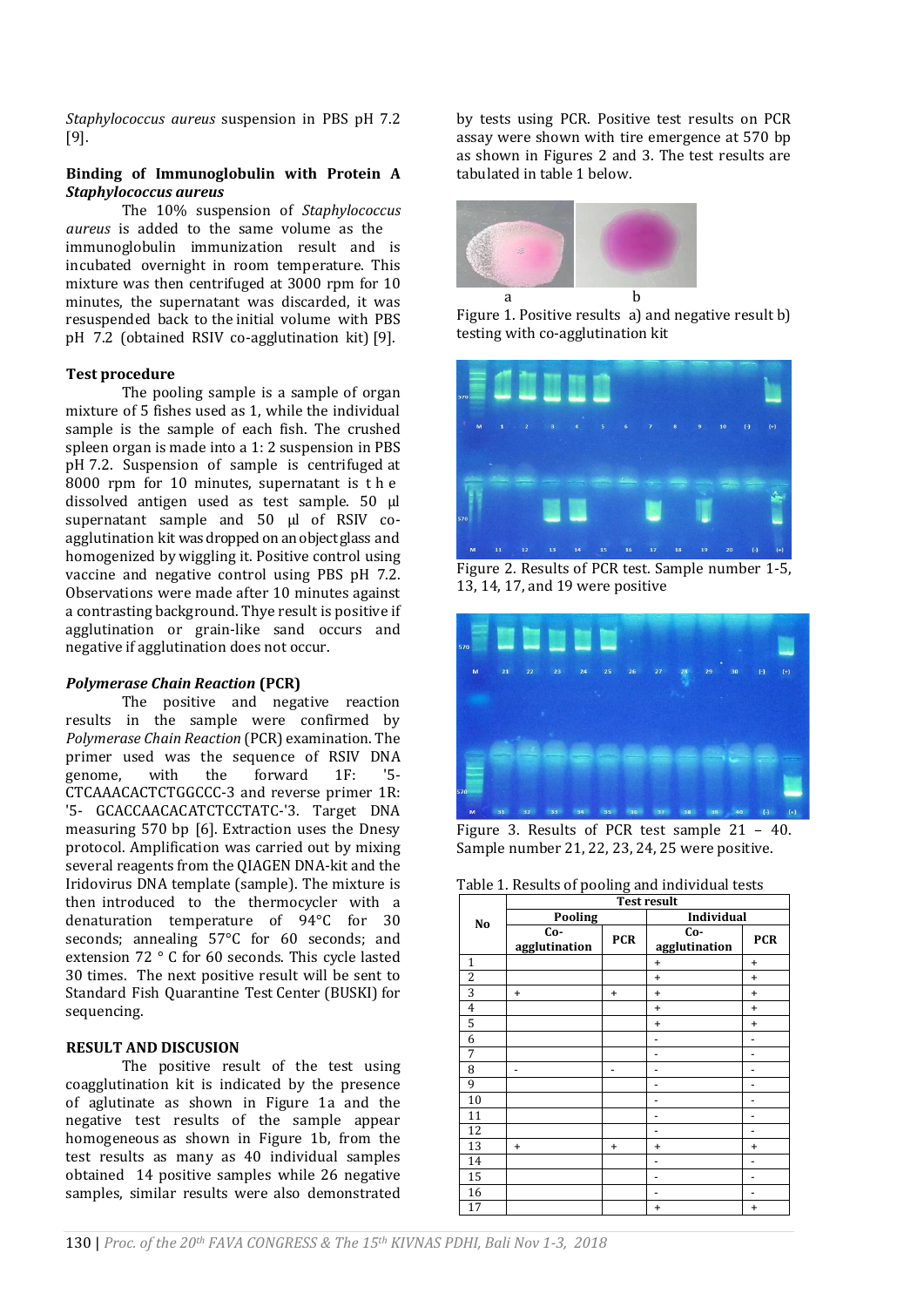| 18              | $\overline{\phantom{a}}$         | $\ddot{}$                | $\overline{\phantom{a}}$     | $\overline{\phantom{a}}$         |
|-----------------|----------------------------------|--------------------------|------------------------------|----------------------------------|
| 19              |                                  |                          | $\ddot{}$                    | $\begin{array}{c} + \end{array}$ |
| 20              |                                  |                          | $\overline{\phantom{a}}$     | $\overline{\phantom{a}}$         |
| 21              |                                  |                          | $\ddot{}$                    | $\begin{array}{c} + \end{array}$ |
| 22              |                                  |                          | $\ddot{}$                    | $\begin{array}{c} + \end{array}$ |
| 23              | $\begin{array}{c} + \end{array}$ | $\ddot{}$                | $\ddot{}$                    | $\ddot{}$                        |
| 24              |                                  |                          | $\ddot{}$                    | $\ddot{}$                        |
| 25              |                                  |                          | $\ddot{}$                    | $\ddot{}$                        |
| 26              |                                  |                          | $\blacksquare$               | $\frac{1}{2}$                    |
| $\overline{27}$ |                                  |                          | $\overline{\phantom{0}}$     | $\overline{a}$                   |
| 28              | $\frac{1}{2}$                    | $\overline{\phantom{a}}$ | $\overline{\phantom{a}}$     | $\overline{\phantom{a}}$         |
| 29              |                                  |                          | $\overline{a}$               | $\frac{1}{2}$                    |
| 30              |                                  |                          | $\overline{\phantom{0}}$     | -                                |
| 31              |                                  |                          | -                            | $\qquad \qquad \blacksquare$     |
| 32              |                                  |                          | $\overline{\phantom{a}}$     | -                                |
| 33              | $\overline{\phantom{a}}$         | $\overline{\phantom{a}}$ | $\qquad \qquad \blacksquare$ | $\overline{a}$                   |
| 34              |                                  |                          | $\overline{\phantom{a}}$     | $\overline{a}$                   |
| 35              |                                  |                          | $\overline{\phantom{0}}$     | $\overline{\phantom{0}}$         |
| 36              |                                  |                          | $\overline{\phantom{a}}$     | $\overline{a}$                   |
| 37              |                                  |                          | $\overline{\phantom{a}}$     | $\overline{a}$                   |
| 38              | $\frac{1}{2}$                    | $\overline{\phantom{a}}$ | $\overline{\phantom{a}}$     | $\overline{a}$                   |
| 39              |                                  |                          | $\overline{\phantom{0}}$     | $\overline{a}$                   |
| 40              |                                  |                          | -                            | $\overline{a}$                   |
|                 |                                  |                          |                              |                                  |

The test results above are then included in the Thorner-Remain Screening Test formula for diagnostic sensitivity and specificity diagnostic calculations (Table 2).

Table 2. Evaluation Diagnostic Sensitivity and Diagnostic Specificity

|                           |                     | <b>PCR</b>     | Tota           |    |  |
|---------------------------|---------------------|----------------|----------------|----|--|
| <b>Status Sample Test</b> |                     | <b>Positiv</b> | <b>Negativ</b> |    |  |
|                           |                     | е              | е              |    |  |
| <b>Test result</b>        | <b>Positiv</b><br>е | 14             |                | 14 |  |
| Co-<br>agglutinatio<br>n  | <b>Negativ</b><br>е | 0              | 26             | 26 |  |
| <b>Total</b>              |                     | 14             | 26             | 40 |  |

Diagnostic Sensitivity: 14 x100% =100%  $14 + 0$ 

Diagnostic Specificity: 26 x100% =100%  $0 + 26$ 

Calculation of sensitivity diagnostic value obtained 100% and diagnostic value spesivisitas obtained 100% thus can be concluded that coagglutination have a high accuracy value. Antibodies have very specific reactivity properties against antigens that stimulate the formation of antibodies. The interaction of antigens with antibodies done outside the body is a very useful diagnostic tool for various diseases, and this approach is called "serology" [9]. This reaction can not always be observed either macroscopically or with the naked eye especially on viral antigens, so secondary reaction observations are needed. In testing with co-agglutination kits utilizing the properties of protein A in *Staphylococcus aureus*  that have the ability to bind parts Fc of IgG [10] leaving the Fab part free immunoglobulin to bind antigen. When the antibody-coated cells are mixed with homologous antigens, the Fab part of the antibody specifically binds the antigen, causing

coaglutination cells, so it can be observed macroscopically.

Sequencing results of Iridovirus showed a similarity level of 99% with *Megalocytivirus*  strains RSIV. This suggests that the coagglutination kit can be used to detect RSIV. Testing with co-agglutination kit can not be performed for pooling samples, because there is a reduction in antigen concentration due to dilution, so antigens and antibodies are not equivalent.

### **CONCLUSION**

Co-agglutination kit RSIVD can be used as rapid diagnostic test for RSIV. It has a high diagnostic sensitivity and diagnostic specificity value, fast, easy and cheap. Kit is only better for individual sample than pooling samples based on PCR results

# **ACKNOWLEDGEMENT**

Research was sponsored by PUPT-Indonesian Education Ministry

# **REFERENCES**

- [1.] Inouye K, Yamano K, Maeno Y, Nakajima K, Matsuoka M, Wada, Sorimachi M, Jeong JB, Park KH, Kim HY, Hong SH, Chung JK, Komisar JL, Jeong HD. 2004. Multiplex PCR for the diagnosis of red sea bream iridoviruses isolated in Korea. *Aquaculture*, 235, 139–152.
- [2.] Oseko N, Chuah TT, Palamisamy V, Maeno Y, Kurita J. 2004. Iridovirus isolated from diseased sea bass *Lates calcarifer* and red drum *Sciaenops ocellatus* causing mass mortality in Malaysia. *In:* 7th Asian Fisheries Forum 04 Abstracts, Penang, Malaysia, 127.
- [3.] Koesharyani I, Roza D, Mahardika K, Johnny F Zafran, Yuasa K (2001) Marine fish and crustacean diseases in Indonesia. In: Sugama K, Hatai K, Nakai T (eds) Manual for fish disease diagnosis. II. Gondol Marine Research for Mariculture and Japan International Cooperation Agency, Bali, p 5–7
- [4.] Nakajima K, Maeno Y, Fukudome M, Fukuda Y, Tanaka S, Matsuoka S, Sorimachi. 1995. Immunofluorescence test for the rapid diagnosis of red sea bream
- [5.] Kurita J, Nakajima K, Hirono I, Aoki T. 1998. Polymerase chain reaction (PCR) amplification of DNA of red sea bream iridovirus (RSIV) *Fish Pathol*., **33**, 17–23.
- [6.] Del Río. ML, Gutie´rrez. CB, Rodríguez EF. 2003. Value of Indirect Hemagglutination and Coagglutination Tests for Serotyping *Haemophilus parasuis. Journal of Clinical Microbiology*, 41 (2) 880–882.
- [7.] Garvey JS, Cremer NE, Sussdorf DH. 1977. Methods in Immunology: A Laboratory test for Instruction and Research, 3rd ed.. Massachusetts: W. A.Benjamin Inc.